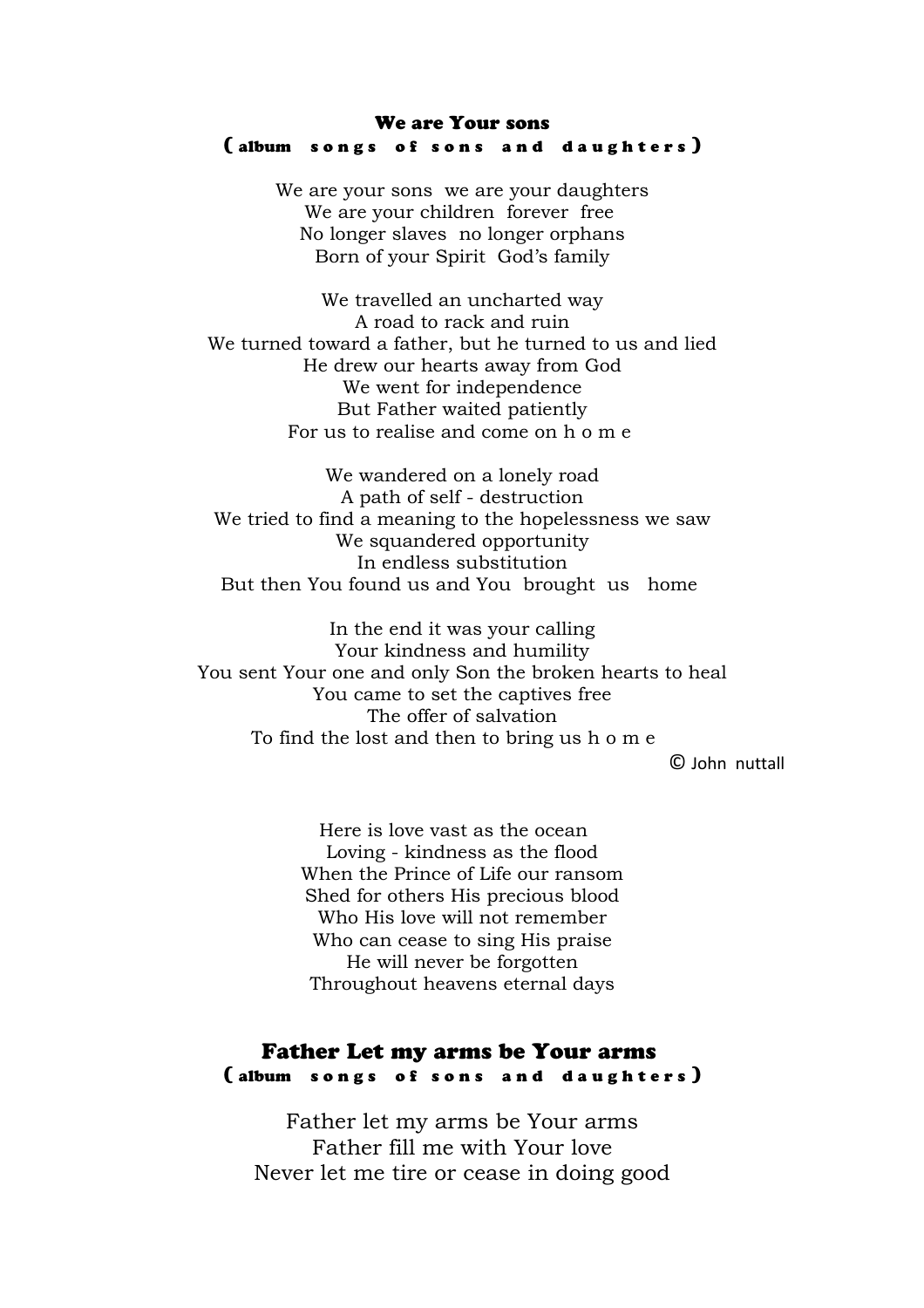Father let my hands be Your hands Touch this world with Your embrace Take Your love into my moments and my days For You are my God You are my friend Father of mine Your love never ends Pour out Your love into my heart Then let my arms Your love impart

Father , Father, let my arms be Yours Father, Father, let my arms be Yours

© John nuttall

Praise Him praise Him Praise Him in the morning praise Him in the noon-time Praise Him Praise Him Praise Him when the sun goes down Love Him……. Serve Him……

#### Our Father

(album songs of sons and daughters)

Our father You are in heaven Hallowed be Your name Your kingdom come Your will be done Upon the earth as it is in Heaven

> For yours is the kingdom The power and the glory For ever and ever This will be the story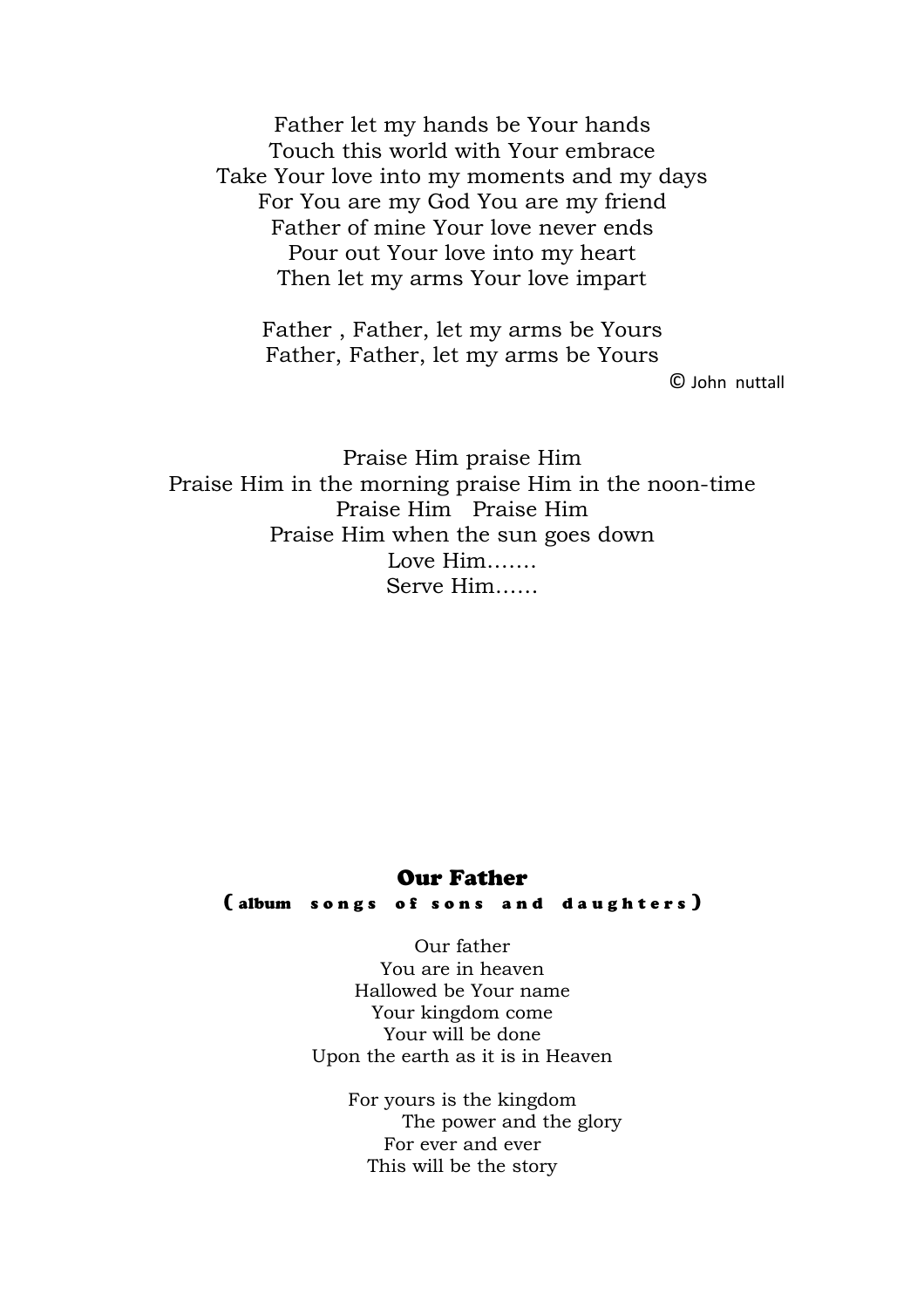Give us this day Our daily bread And forgive us our sins As we forgive others And lead us not Into temptation But deliver us From all that is evil

Amen amen, it shall be so

© John nuttall

What a friend we have in Jesus All our sins and griefs to bear What a privilege to carry Everything to God in prayer Oh what peace we often forfeit O what needless pain we bear All because we do not carry Everything to God in prayer

### I am Your Treasure (album songs of sons and daughters)

I am Your treasure how good is that The pearl of great price You paid the greatest price to get I am your prize it blows my mind The one that You lost And You'd do anything to find

I am the sheep who went astray And You left everything to find me I am the son who lost his way You waited patiently And when You saw me Ran and grabbed me To bring me home

> Eternal love Longing for me My Father's love How can it be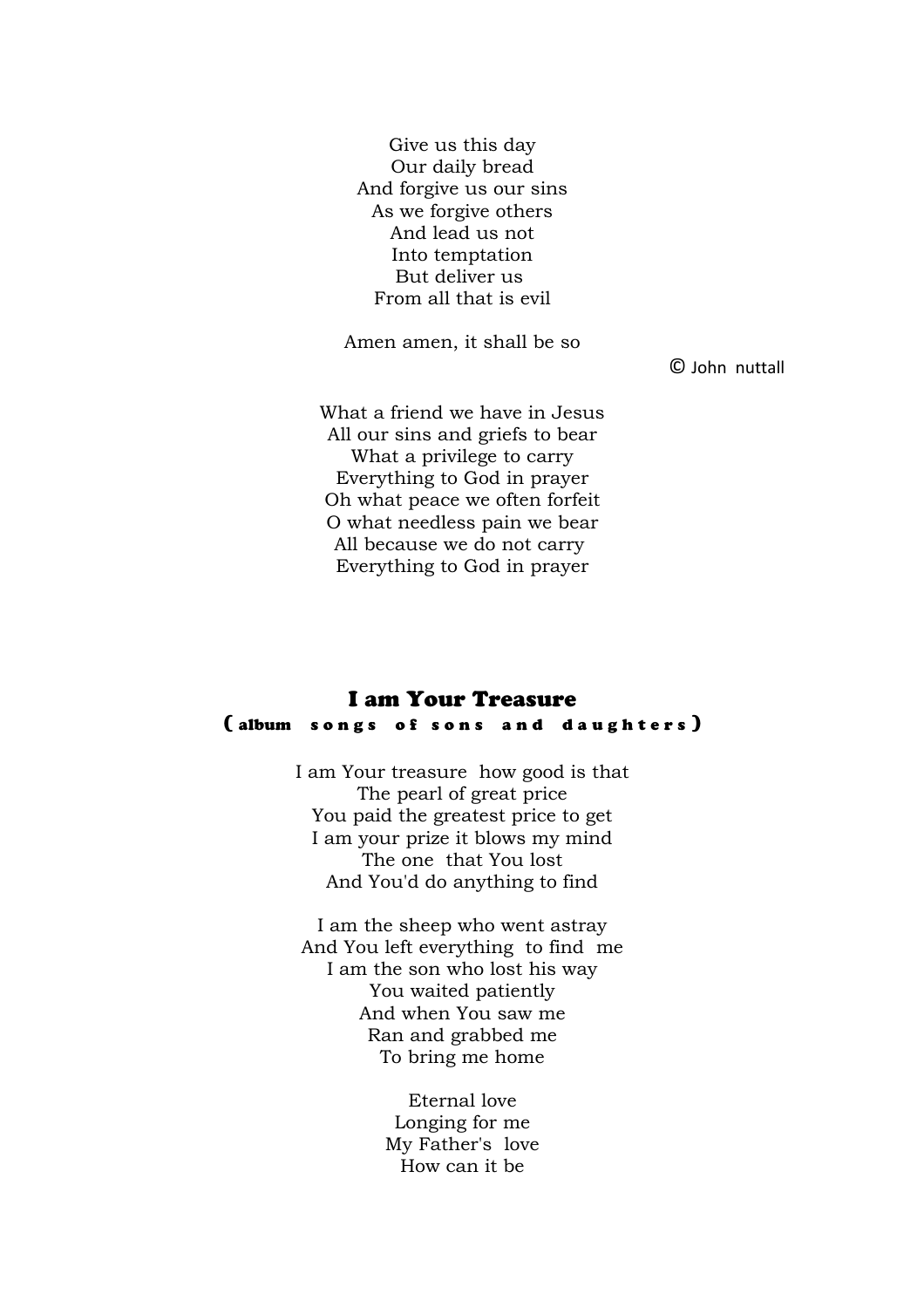That you O God should give Your Son That all the loss of losing me could be undone

A whoao a whoao………..

I am the twinkle in Your eye The one that you lost And couldn't bear to lose You are my Father, I'm your child. The one that you lost and You'd do anything to find

Father You so love me that you gave Your Son To come and get me

© John nuttall

#### You can be a little child

Twinkle , twinkle little star

You can be a little child Running to My arms Knowing My embrace You can be a little child Trusting in My love See My smiling face

My children drinking in My kindness Sharing in My laughter Soaking up My joy Loved ones know that I am faithful I will never hurt you Nothing will destroy

The love I have for you, please know My little children Innocent and open Teachable and free You can be My little children Carefree and dependent Holding onto me

> My children wide-eyed and persistent Imagining and hoping Passionate in play Children living life abundant Never stop believing In this spacious place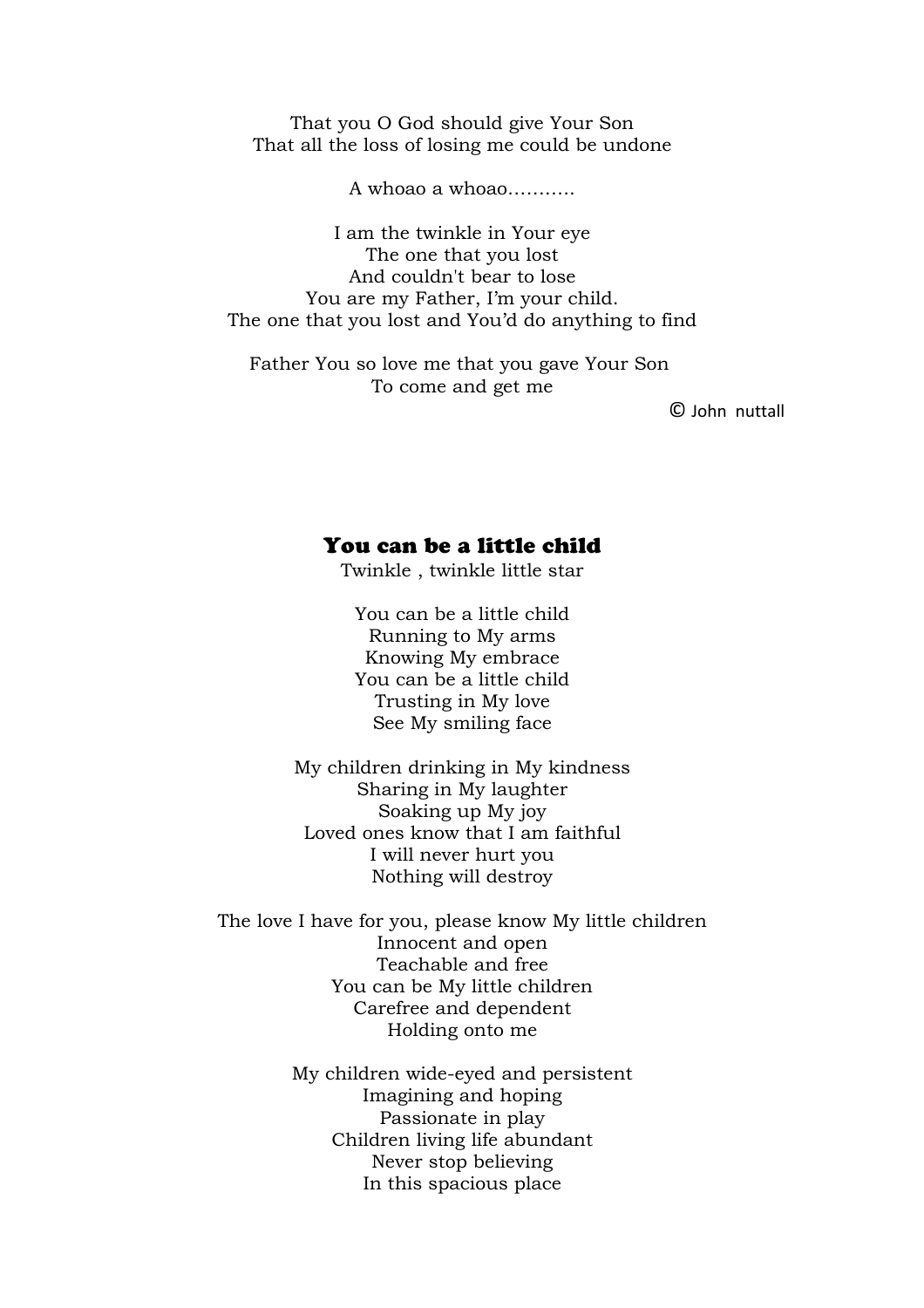My children unsophisticated Innocent untainted Simple and yet true My children know that I will love you Ferociously protect you Give my life for you

> Yes I can be a little child Running to Your arms Knowing Your embrace I can be a little child Trusting in Your love See Your smiling face

YES Father loves me YES Father loves me Yes Father loves For Jesus tells me so

© John nuttall